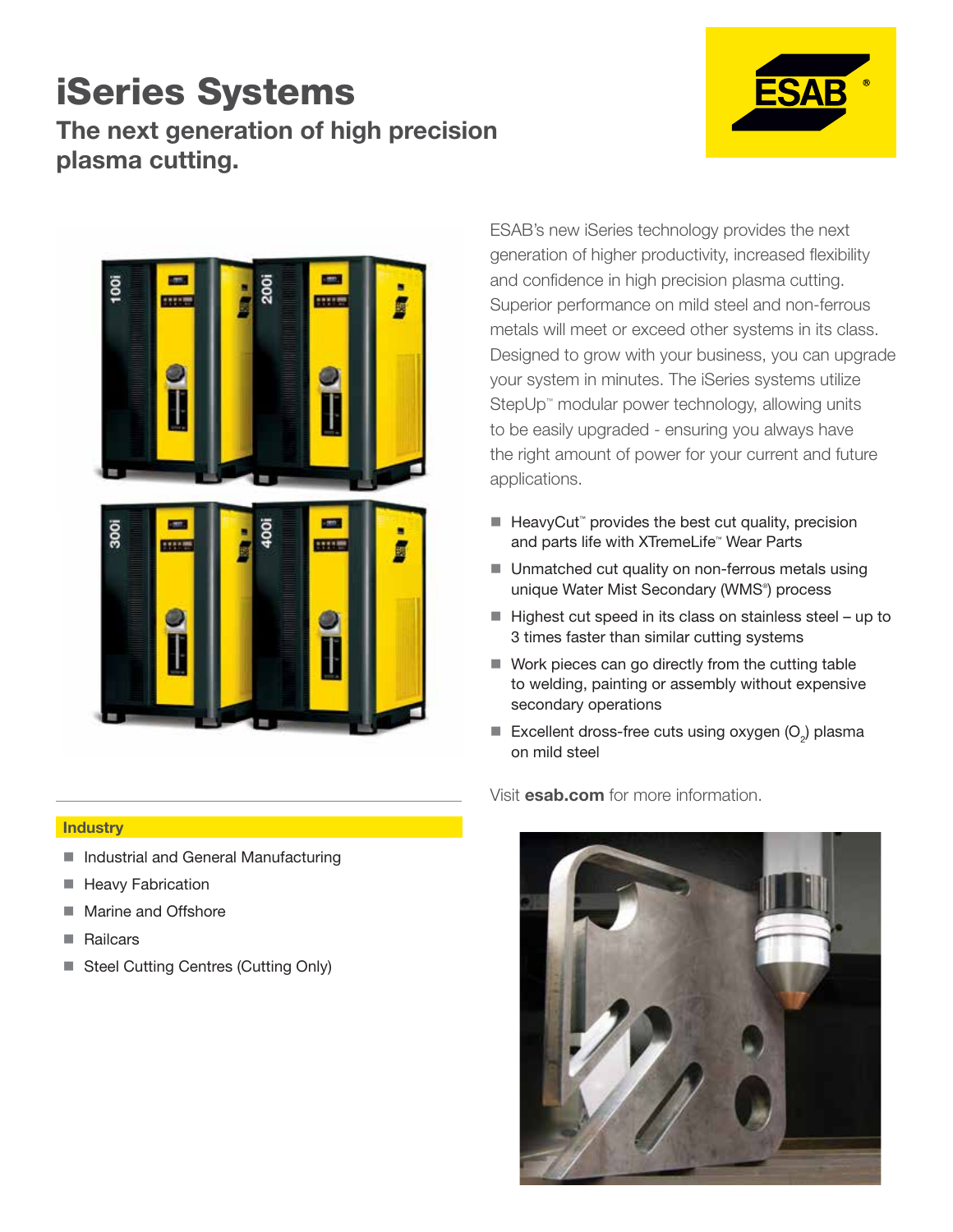## iSeries Systems

| <b>Specifications</b>            | <b>100i</b>                                                                     | <b>200i</b>                                                                             | <b>300i</b>                                                                             | <b>400i</b>                                                                            |
|----------------------------------|---------------------------------------------------------------------------------|-----------------------------------------------------------------------------------------|-----------------------------------------------------------------------------------------|----------------------------------------------------------------------------------------|
| Maximum output                   | 100 A                                                                           | 200 A                                                                                   | 300 A                                                                                   | 400 A                                                                                  |
| Output range                     | 5-100 A                                                                         | 5-200 A                                                                                 | 5-300 A                                                                                 | 5-400 A                                                                                |
| Output power                     | 180 V                                                                           | 180 V                                                                                   | 180 V                                                                                   | 200 V                                                                                  |
| Output at 100% duty cycle        | <b>20 kW</b>                                                                    | 40 kW                                                                                   | 60 kW                                                                                   | 80 kW                                                                                  |
| Input voltage                    | 380/400/480 V                                                                   | 380/400/480 V                                                                           | 380/400/480 V                                                                           | 380/400/480 V                                                                          |
| Input phases                     | 3 ph                                                                            | 3 ph                                                                                    | 3 ph                                                                                    | 3 ph                                                                                   |
| Input frequency                  | 50/60 Hz                                                                        | 50/60 Hz                                                                                | 50/60 Hz                                                                                | 50/60 Hz                                                                               |
| Input amps                       | 33 A @ 380 V<br>31 A @ 400 V<br>26 A @ 480 V                                    | 65 A @ 380V<br>62 A @ 400 V<br>52 A @ 480 V                                             | 97 A @ 380 V<br>93 A @ 400 V<br>77 A @ 480 V                                            | 144 A @ 380 V<br>137 A @ 400 V<br>114 A @ 480 V                                        |
| Max OCV                          | 425 V                                                                           | 425 V                                                                                   | 425 V                                                                                   | 425 V                                                                                  |
| Plasma gas                       | Air<br>O2<br>$Ar-H2$<br>N2 @ 8.3 bar (120 psi)<br>Arfor marking w/ DFC 3000     | Air<br>O <sub>2</sub><br>$Ar-H2$<br>N2 @ 8.3 bar (120 psi)<br>Arfor marking w/ DFC 3000 | Air<br>O <sub>2</sub><br>$Ar-H2$<br>N2 @ 8.3 bar (120 psi)<br>Arfor marking w/ DFC 3000 | Air<br>O2<br>$Ar-H2$<br>N2 @ 8.3 bar (120 psi)<br>Arfor marking w/ DFC 3000            |
| Shielding gas                    | Air<br>N <sub>2</sub><br>O2 @ 8.3 bar (120 psi)<br>H20 @ 0.6 l/min (10 gph) max | Air<br>N <sub>2</sub><br>O2 @ 8.3 bar (120 psi)<br>$H20@0.6$ <i>V</i> min (10 gph) max  | Air<br>N <sub>2</sub><br>O2 @ 8.3 bar (120 psi)<br>$H20@0.6$ <i>V</i> min (10 gph) max  | Air<br>N <sub>2</sub><br>O2 @ 8.3 bar (120 psi)<br>$H20@0.6$ <i>V</i> min (10 gph) max |
| Weight                           | 186 kg (410 lbs)                                                                | 205 kg (451 lbs)                                                                        | 244 kg (537 lbs)                                                                        | 252 kg (555 lbs)                                                                       |
| Dimensions $L \times W \times H$ | 1219 x 698 x 1031 mm<br>$(48 \times 27.5 \times 40.6 \text{ in.})$              | 1219 x 698 x 1031 mm<br>$(48 \times 27.5 \times 40.6)$ in.)                             | 1219 x 698 x 1031 mm<br>$(48 \times 27.5 \times 40.6 \text{ in.})$                      | 1219 x 698 x 1031 mm<br>$(48 \times 27.5 \times 40.6 \text{ in.})$                     |
| Enclosure class                  | CSA, CE, CCC                                                                    | CSA, CE, CCC                                                                            | CSA, CE, CCC                                                                            | CSA, CE, CCC                                                                           |

| <b>Cutting Specifications</b> | <b>100i</b>       | <b>200i</b>       | <b>300i</b>       | <b>400i</b>       |  |  |
|-------------------------------|-------------------|-------------------|-------------------|-------------------|--|--|
| <b>Mild Steel</b>             |                   |                   |                   |                   |  |  |
| Recommended cut               | 12 mm $(1/2$ in.) | 25 mm (1 in.)     | 40 mm (1 1/2 in.) | 50 mm (2 in.)     |  |  |
| Maximum cut                   | 15 mm (5/8 in.)   | 40 mm (1 1/2 in.) | 45 mm (1 3/4 in.) | 50 mm (2 in.)     |  |  |
| Maximum edge start            | 20 mm (3/4 in.)   | 65 mm (2 1/2 in.) | 75 mm (3 in.)     | 90 mm (3 1/2 in.) |  |  |
| <b>Stainless Steel</b>        |                   |                   |                   |                   |  |  |
| Recommended cut               | 12 mm $(1/2$ in.) | 25 mm (1 in.)     | 25 mm (1 in.)     | 50 mm (2 in.)     |  |  |
| Maximum cut                   | 15 mm (5/8 in.)   | 25 mm (1 in.)     | 30 mm (1 1/4 in.) | 50 mm (2 in.)     |  |  |
| Maximum edge start            | 20 mm (3/4 in.)   | 50 mm (2 in.)     | 50 mm (2 in.)     | 100 mm (4 in.)    |  |  |
| <b>Aluminum</b>               |                   |                   |                   |                   |  |  |
| Recommended cut               | 12 mm $(1/2$ in.) | 20 mm (3/4 in.)   | 25 mm (1 in.)     | 50 mm (2 in.)     |  |  |
| Maximum cut                   | 15 mm (5/8 in.)   | 25 mm (1 in.)     | 30 mm (1 1/4 in.) | 60 mm (2 1/2 in.) |  |  |
| Maximum edge start            | 20 mm (3/4 in.)   | 50 mm (2 in.)     | 50 mm (2 in.)     | 90 mm (3 1/2 in.) |  |  |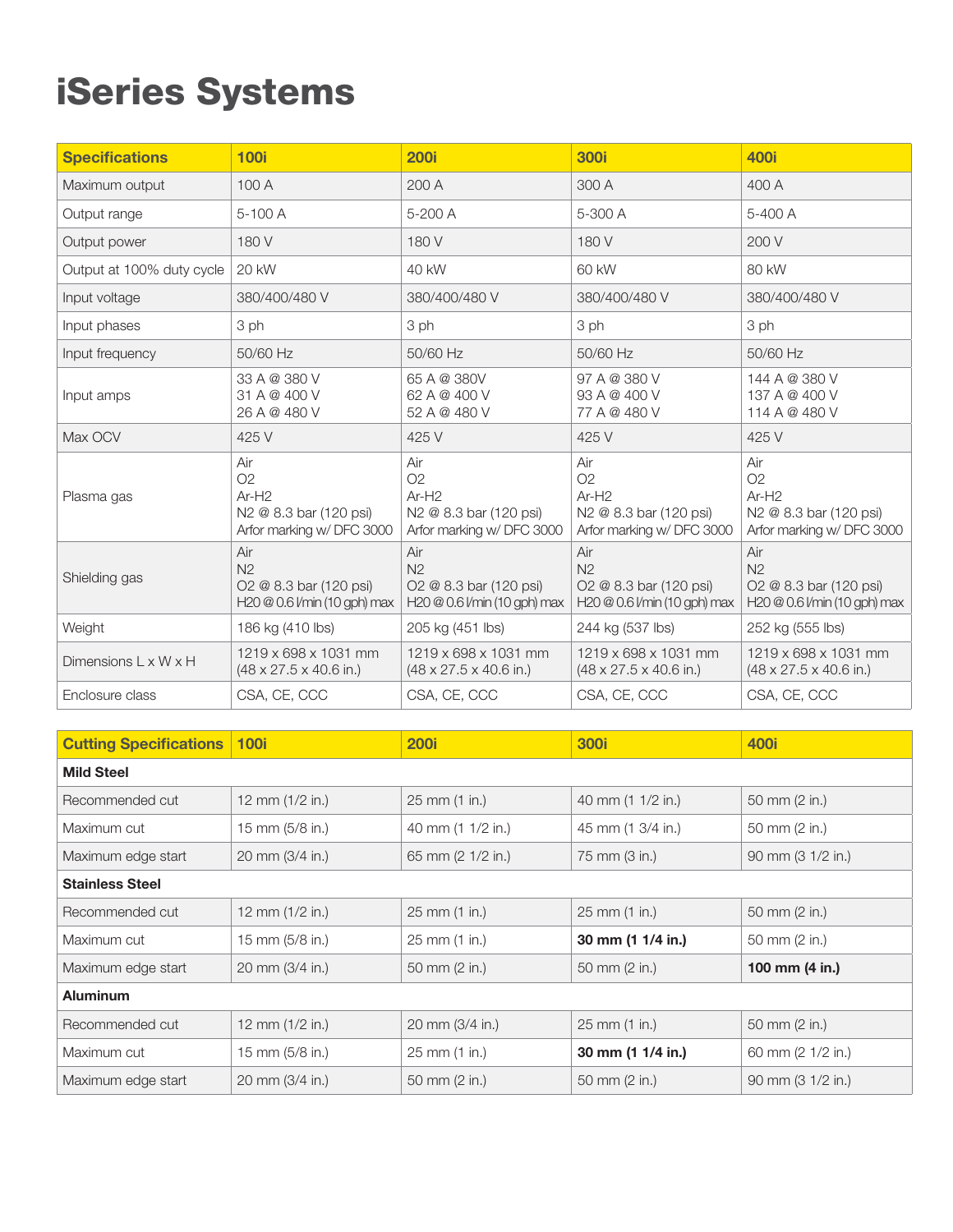## iSeries Systems

| <b>Cutting Speed</b>   |                       |             |                    |  |  |
|------------------------|-----------------------|-------------|--------------------|--|--|
| <b>Thickness</b>       | <b>Speed</b>          | <b>Amps</b> | Plasma/Shield      |  |  |
| <b>Mild Steel</b>      |                       |             |                    |  |  |
| 3 mm (10 ga.)          | 1340 mm/min (50 ipm)  | 30 A        | $O_2/O_2$          |  |  |
| 6 mm (1/4 in.)         | 2710 mm/min (100 ipm) | 70 A        | $O_2/A$ ir         |  |  |
| 6 mm (1/4 in.)         | 3940 mm/min (145 ipm) | 100 A       | $O_2/A$ ir         |  |  |
| 10 mm (3/8 in.)        | 2170 mm/min (90 ipm)  | 100 A       | $O_2/A$ ir         |  |  |
| 12 mm (1/2 in.)        | 1690 mm/min (60 ipm)  | 100 A       | $O_2/A$ ir         |  |  |
| 20 mm (3/4 in.)        | 1590 mm/min (65 ipm)  | 200 A       | $O_2/A$ ir         |  |  |
| 25 mm (1 in.)          | 1250 mm/min (48 ipm)  | 200 A       | $O_2/A$ ir         |  |  |
| 20 mm (3/4 in.)        | 2430 mm/min (100 ipm) | 300 A       | $O_2/A$ ir         |  |  |
| 25 mm (1 in.)          | 1830 mm/min (70 ipm)  | 300 A       | $O_2/A$ ir         |  |  |
| 35 mm (1 1/4 in.)      | 1080 mm/min (50 ipm)  | 300 A       | $O_2/A$ ir         |  |  |
| 25 mm (1 in.)          | 2100 mm/min (80 ipm)  | 400 A       | $O_2/A$ ir         |  |  |
| 40 mm (1 1/2 in.)      | 1110 mm/min (45 ipm)  | 400 A       | $O_2/A$ ir         |  |  |
| 50 mm (2 in.)          | 790 mm/min (30 ipm)   | 400 A       | $O_2/A$ ir         |  |  |
| <b>Stainless Steel</b> |                       |             |                    |  |  |
| 1.5 mm (16 ga.)        | 5500 mm/min (205 ipm) | 30 A        | $N_2/H_2O$         |  |  |
| 2 mm (14 ga.)          | 4310 mm/min (170 ipm) | 50 A        | $N_{2}/H_{2}O$     |  |  |
| 4 mm (3/16 in.)        | 2410 mm/min (50 ipm)  | 50 A        | $N_{2}/H_{2}O$     |  |  |
| 6 mm (1/4 in.)         | 1490 mm/min (50 ipm)  | 70 A        | $N_{2}/H_{2}O$     |  |  |
| 6 mm (1/4 in.)         | 2670 mm/min (95 ipm)  | 100 A       | $N_{2}/H_{2}O$     |  |  |
| 12 mm (1/2 in.)        | 1350 mm/min (50 ipm)  | 100 A       | $N_2/H_2O$         |  |  |
| 20 mm (3/4 in.)        | 1190 mm/min (50 ipm)  | 200 A       | $N_{2}/H_{2}O$     |  |  |
| 25 mm (1 in.)          | 910 mm/min (35 ipm)   | 200 A       | $N_2/H_2O$         |  |  |
| 25 mm (1 in.)          | 1030 mm/min (40 ipm)  | 300 A       | $N_2/H_2O$         |  |  |
| 35 mm (1 1/4 in.)      | 720 mm/min (30 ipm)   | 300 A       | $N_2/H_2O$         |  |  |
| 25 mm (1 in.)          | 920 mm/min (35 ipm)   | 300 A       | H35/N <sub>2</sub> |  |  |
| 40 mm (1 1/2 in.)      | 600 mm/min (25 ipm)   | 300 A       | H35/N <sub>2</sub> |  |  |
| 20 mm (3/4 in.)        | 2286 mm/min (90 ipm)  | 400 A       | H35/N <sub>2</sub> |  |  |
| 40 mm (1 1/2 in.)      | 760 mm/min (30 ipm)   | 400 A       | H35/N <sub>2</sub> |  |  |
| 25 mm (1 in.)          | 1170 mm/min (45 ipm)  | 400 A       | H35/N <sub>2</sub> |  |  |
| 50 mm (2 in.)          | 440 mm/min (17 ipm)   | 400 A       | H35/N <sub>2</sub> |  |  |
| 100 mm (4 in.)         | 90 mm/min (3.5 ipm)   | 400 A       | H35/N <sub>2</sub> |  |  |